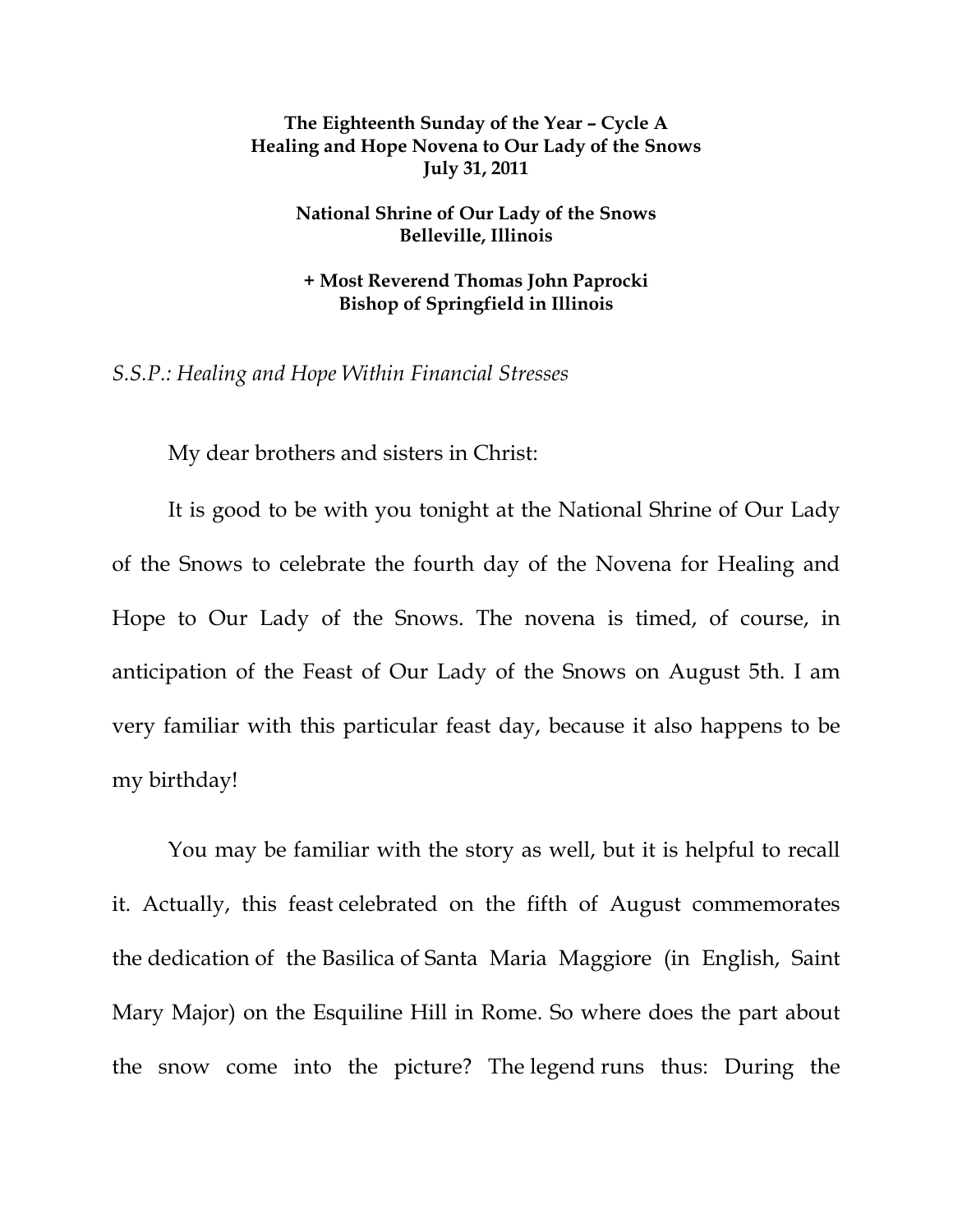pontificate of Pope Liberius, who reigned from 352-366, a Roman patrician named John and his wife, who were without heirs, made a vow to donate their possessions to Our Lady. They prayed to her that she might make known to them in what manner they were to dispose of their property in her honor. On the fifth of August, during the night, in the height of the Roman summer, snow fell on the summit of the Esquiline Hill and, in obedience to a vision which they had the same night, they built a basilica in honor of Our Lady on the spot that was covered with snow.

Now August in Rome is known for being unbearably hot. In fact, to this day, most Romans try to get out of town and go up to the hills where it is cooler. Even the Pope goes to his summer home known as Castel Gandolpho at Lake Albano in the hills of Lazio. So a snowfall on August 5th would certainly catch your attention as an indication of a sign from heaven.

The specific theme of our novena tonight is "Healing and Hope Within Financial Stresses." I'm sure this theme was set months ago, but it is fitting that it comes while the Congress and the President of the United States are wrestling with a national financial crisis, seeking a solution to the situation of a runaway federal debt. Similar scenarios are being played out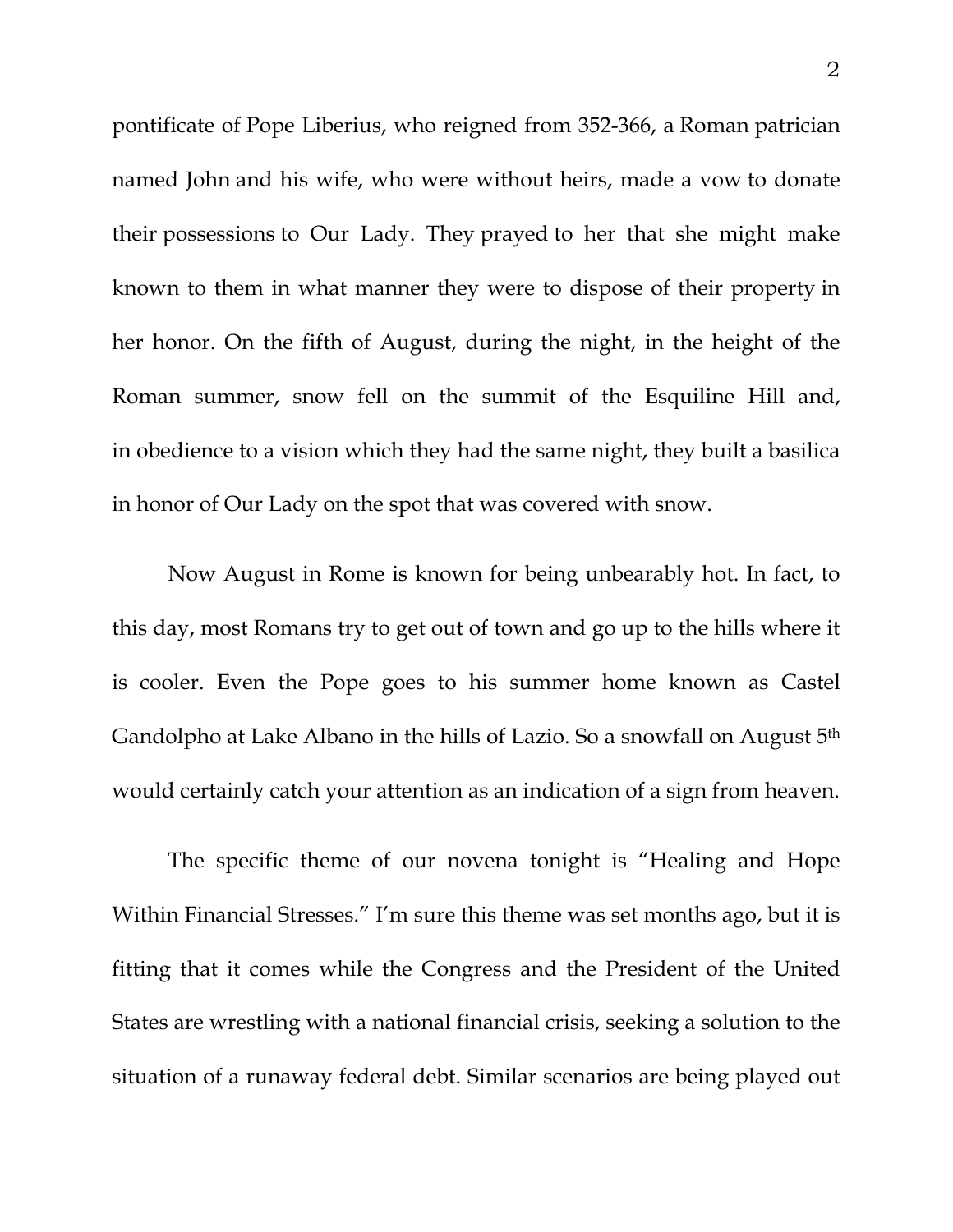in many state and local governments, in corporations, businesses and even in the domestic economies of many families and individuals. At times, it all seems overwhelming and a cause for despair.

We must remember, however, that the angel Gabriel proclaimed to Mary that she was to conceive a son by the power of the Holy Spirit because "nothing will be impossible for God" (*Luke* 1:37). The God who can make it snow in the hot summer of Rome can also help us resolve our economic woes.

In the days of Jesus, the people of Galilee came to realize that there was someone special in their midst. A young man had appeared who, it seemed, had special powers of healing, and who spoke in ways that captivated his listeners. This was someone who just had to be seen, and someone that people wanted to listen to. And so the crowds began to gather. The people knew that Jesus was extraordinary. This man can cure our sicknesses. This man seems to understand life, and has an air of authority about him that persuades you that he is the genuine article: not a showman, but a savior.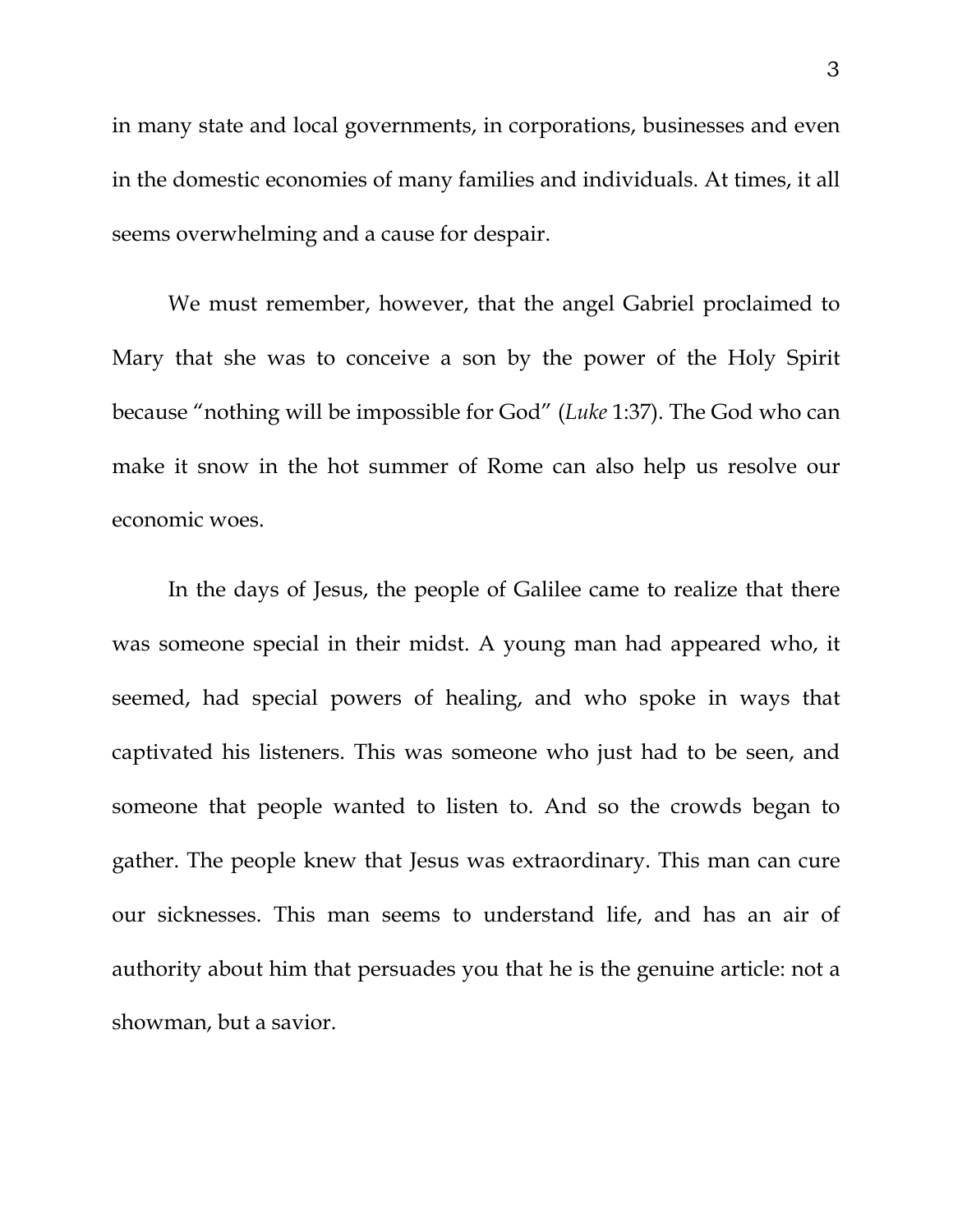Jesus himself knew all about the problems of being in the public eye. Your words and your actions will be scrutinized. You will be misreported and misrepresented. Your enemies will seek to destroy you in whatever way they can. King Herod Antipas, a vicious ruler, had just executed John the Baptist, and so Jesus could very well be next in line. He leaves Herod's territory and moves along the coast, hoping for some quiet time to compose himself. But his boat is not far from shore, so the crowds can see where he heading. When he steps ashore, the crowds are waiting for him.

Now Jesus will show us what true power is, and how it should be exercised. These people need their sicknesses to be healed – Jesus tends to them. They need guidance – Jesus preaches the word of life to them. They are hungry and need food – so Jesus feeds them, and teaches his disciples to feed them from the little that they have. The issues of health, education and welfare are all addressed here. These are common needs in all of humankind, and we are called to attend to them all, in every person.

When St Paul gave up his life of violence, in which he sought to bring the world to order according to his own narrow view, he embraced the love of Jesus Christ. Paul, blinded on the Damascus road, now sees the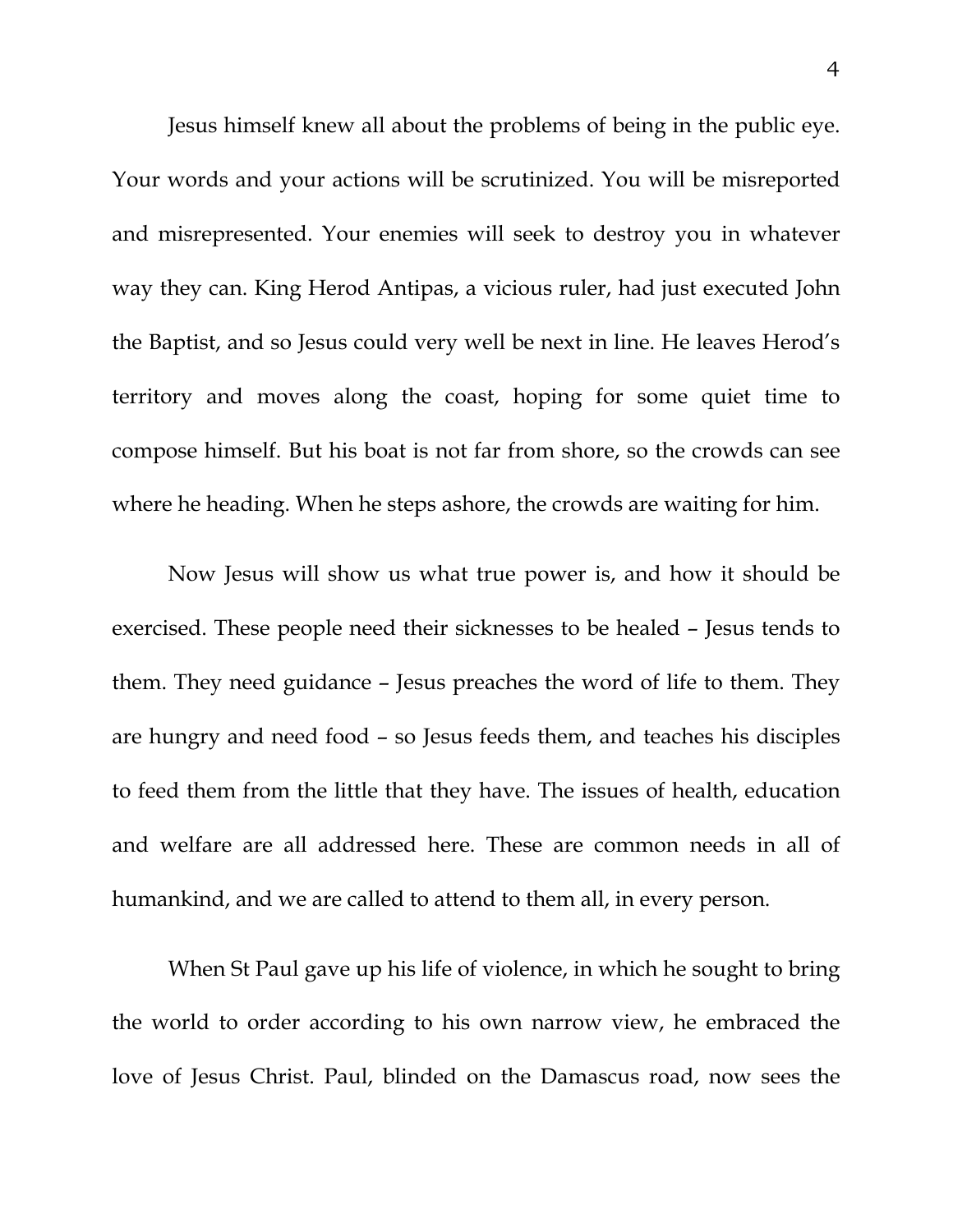world in a new way. Caught up in the love of the risen Lord, Paul opens his heart to the whole world. The narrow sectarian attitudes of his past are not for Paul any more. Now, Paul will be "all things to all people," if he may win them to Christ Jesus. The power and might that carry such weight in this world, the reliance on force to solve problems, all this is gone. Paul has met with the risen Lord, who overcame death, and tells us that now there is no reason for us to be afraid. Paul encourages us that, whatever trials we endure, we shall triumph in the end.

 That is the message of our scriptures today: out of His abundant love for us, the Lord feeds the hungry and satisfies all our needs. Nothing can separate us from this love of God, which is in Christ Jesus.

 Our novena helps us to focus on healing and hope, which we find in Christ Jesus. Our healing and hope are nourished by Christ's gifts to the Church, the sacraments. In the past year, much attention has been given in the media to the topic of exorcism. The reality is that true diabolical possession is rare. Why is that? A seminary professor once said that the reason for the rarity of diabolical possession and obsession in the Christian world was owing to the reservation of the Most Blesses Sacrament on so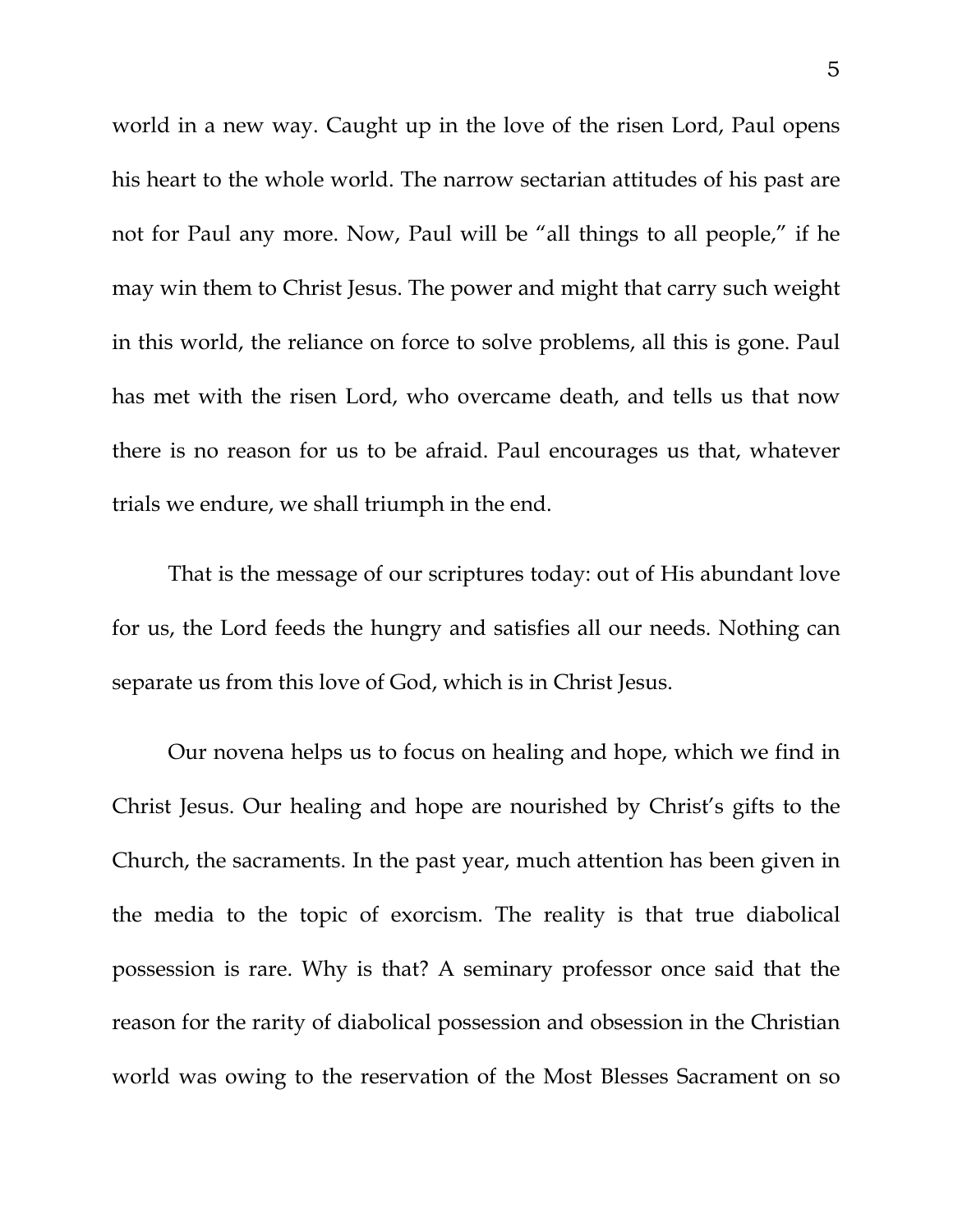many Catholic altars. As the real presence of Christ in his earthly life in the Holy Land repulsed Satan and the other evil spirits who wander about the world seeking the ruin of souls, so that same Christ, body, blood, soul and divinity received by so many people worthily in the Church today, reserved upon our altars, and venerated at Benediction of the Blessed Sacrament in perpetual adoration and by visits that people make to the Blessed Sacrament, keeps at bay all the dark forces that war against the soul.

 It has also been said that one good sacramental confession is more powerful than a hundred exorcisms. That is because an exorcism is actually a sacramental in the form of a liturgical blessing, while confession is a sacrament instituted by Christ. In the Sacrament of Penance, when we are repentant for our sins and resolved not to commit them again, our sins are forgiven through the words of absolution pronounced by the priest *in persona Christi*. If we are reconciled to God and to His Church in the Sacrament of Penance, if we receive the real presence of Christ in our hearts in the Eucharist, if we remain in the state of grace and in communion with